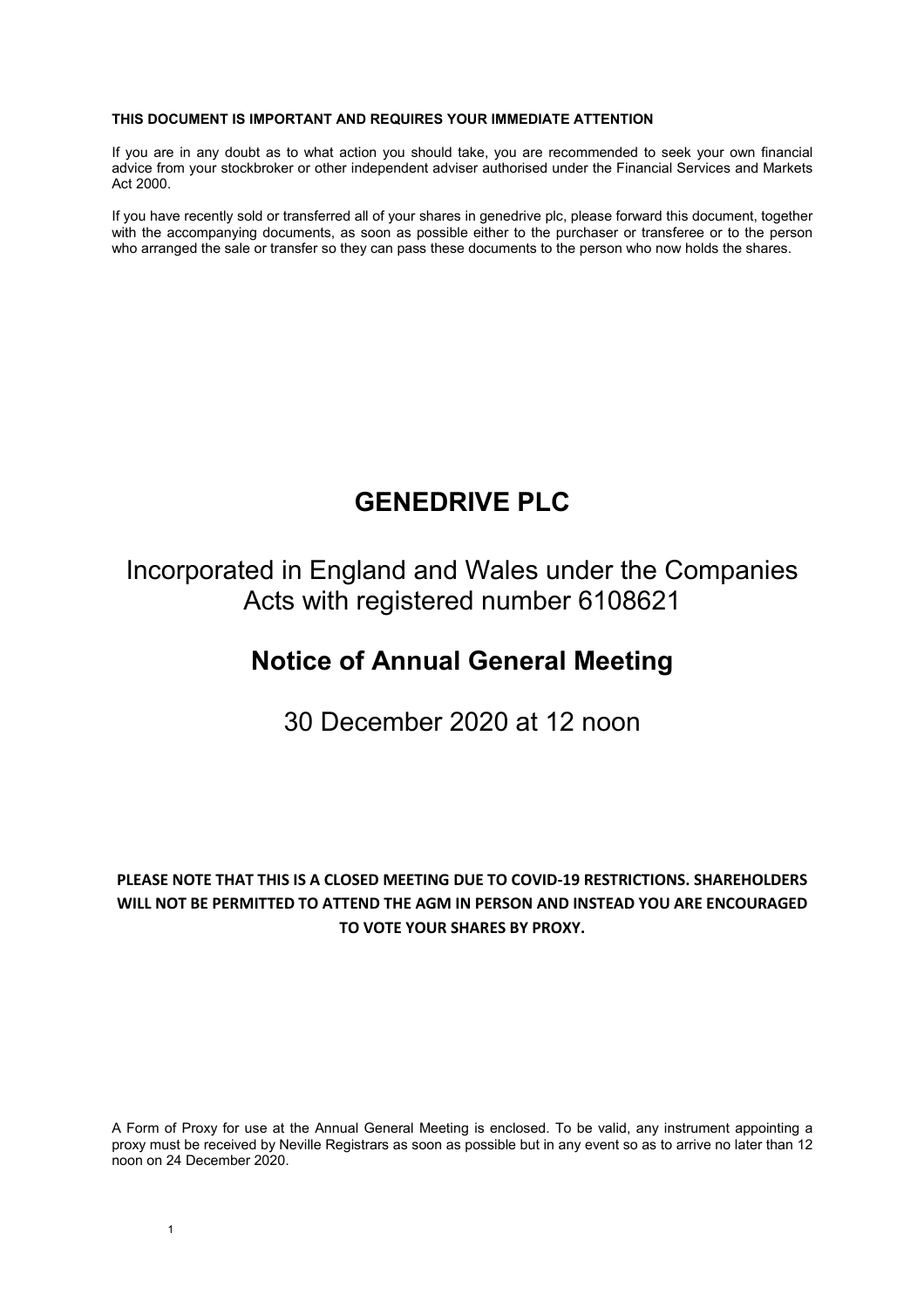# **Genedrive plc**

(*Incorporated and registered in England and Wales with registered no. 06108621*)

| Directors:                               | <b>Registered Office:</b> |
|------------------------------------------|---------------------------|
| Ian Gilham (Non-Executive Chairman)      | 48 Grafton Street         |
| David Budd (Chief Executive Officer)     | Manchester                |
| Matthew Fowler (Chief Financial Officer) | M13 9XX                   |
| Tom Lindsay (Non-Executive Director)     |                           |
| Chris Yates (Non-Executive Director)     |                           |

27 November 2020

Dear Shareholder

#### **Annual General Meeting**

The 2020 Annual General Meeting (the **AGM**) of Genedrive plc will be held at The Incubator Building, Grafton Street, Manchester, M13 9XX on Wednesday 30 December 2020 at 12 noon. The notice of the AGM (the **Notice**), which follows this letter, sets out the business to be considered at the AGM.

#### **Closed Meeting**

In light of social distancing measures as a response to the Coronavirus (COVID-19) pandemic, and as permitted by The Corporate Insolvency and Governance Act 2020, this year's AGM will be run as a closed meeting and shareholders will not be permitted to attend the AGM. We hope that you understand in these exceptional circumstances that we are taking these steps to adhere to the UK Government guidelines and to protect our shareholders, employees, the Board and the wider community.

While the pandemic restricts our ability to allow shareholders the opportunity to attend the AGM in person, we will make arrangements so that the legal requirement to hold the meeting can be satisfied through the attendance of two genedrive director/shareholders. Any shareholders attempting to attend the AGM will be refused entry on the grounds of public safety.

The outcome of the resolutions to be proposed at the AGM will be determined by the proxy votes received ahead of the AGM. We strongly encourage all shareholders to vote by proxy on all of the resolutions contained in the AGM notice and to appoint the Chairman as proxy in view of the restrictions on attendance. The business at the AGM will be restricted to the formal business only, with no wider presentations on business performance or Q and A.

While shareholders will not be able to attend the AGM in person, our engagement with shareholders and the continued support of our shareholders is very important to us. Therefore should you have a question in relation to any of the resolutions to be proposed at the AGM, the Annual Financial Statements or the business of the Company, please email your question to support@genedrive.com by 12 noon on 24 December 2020. (Please include 'AGM 2020' in the subject heading).Questions will be grouped into themes and addressed on our website following the AGM.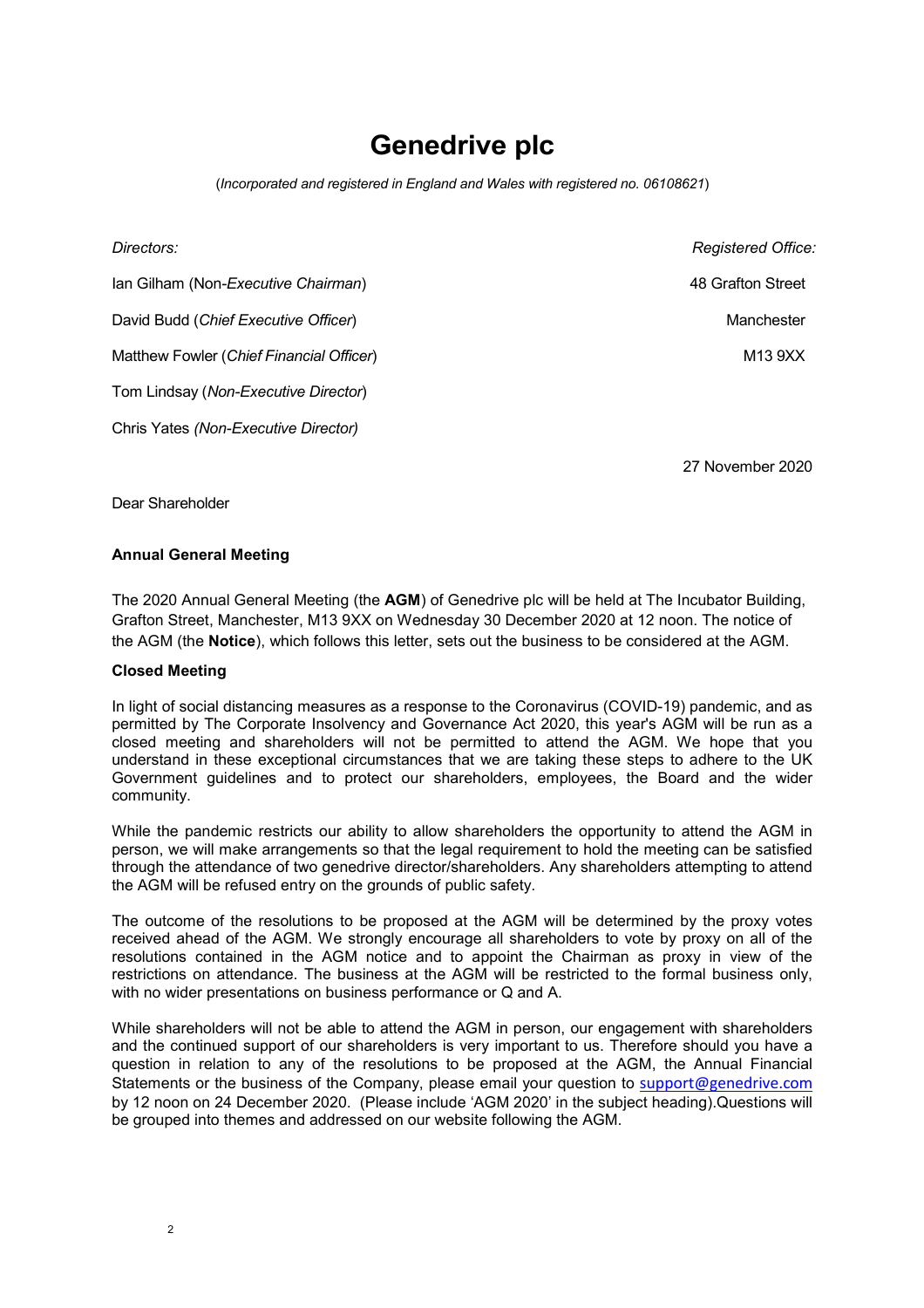### **Notice of AGM**

The Notice, and in particular the explanatory notes appended to the Notice, contain a detailed explanation of each of the resolutions.

Broadly the resolutions being proposed include resolutions to receive the annual financial statements of genedrive plc together with the directors and auditors reports for the year ended 30 June 2020, to receive the directors remuneration report, to reappoint the directors of the Company, to grant authority to the directors to allot shares in the Company and to disapply pre-emption rights in respect of certain allotments of shares for cash, subject to certain limits and restrictions.

It also includes a resolution to re-appoint RSM UK Audit LLP (**RSM UK**) as auditors to the Company and to authorise the directors to fix their remuneration.

The annual financial statements are enclosed with this Notice of Annual General Meeting.

#### **Electronic Communications**

In October this year we contacted you seeking your consent to the company communicating with you electronically in the future. If you agreed to our approach of electronic communications or are deemed to have agreed, you will not automatically receive hard copies of the Notice of AGM or any documents or information generally in the post. Copies of the documents will be made available on the website of the Company http://www.genedriveplc.com/

#### **Action to be taken by Shareholders**

To be valid, Forms of Proxy must be completed, signed and returned to be received by our Registrar, Neville Registrars Limited at Neville House, Steelpark Road, Halesowen, B62 8HD by 12 noon on 24 December 2020.

Instructions for voting by proxy through CREST are set out in paragraphs 9 to 12 of the notes to the Notice of Annual General Meeting.

In the case of non-registered Shareholders who receive these materials through their broker or other intermediary, the Shareholder should complete and send a letter of direction in accordance with the instructions provided by their broker or other intermediary.

**In light of the UK Government's public health advice in response to the COVID-19 outbreak including the continued prohibition on large public gatherings and as permitted by The Corporate Insolvency and Governance Act 2020, shareholders are strongly encouraged to submit their Forms of Proxy, appointing the Chairman of the meeting as proxy, rather than another person who will not be admitted to the meeting. No shareholders are permitted to attend the AGM in person.** 

#### **Recommendation**

The directors of the Company consider that all the proposals to be considered at the Annual General Meeting are in the best interests of the Company and are most likely to promote the success of the Company for the benefit of the members as a whole. The directors unanimously recommend that you vote in favour of all the proposed resolutions as they intend to do in respect of their own beneficial holdings amounting, in aggregate, to 1,059,862 ordinary shares representing 1.88 per cent of the issued share capital of the Company.

Yours sincerely

Dr Ian Gilham Chairman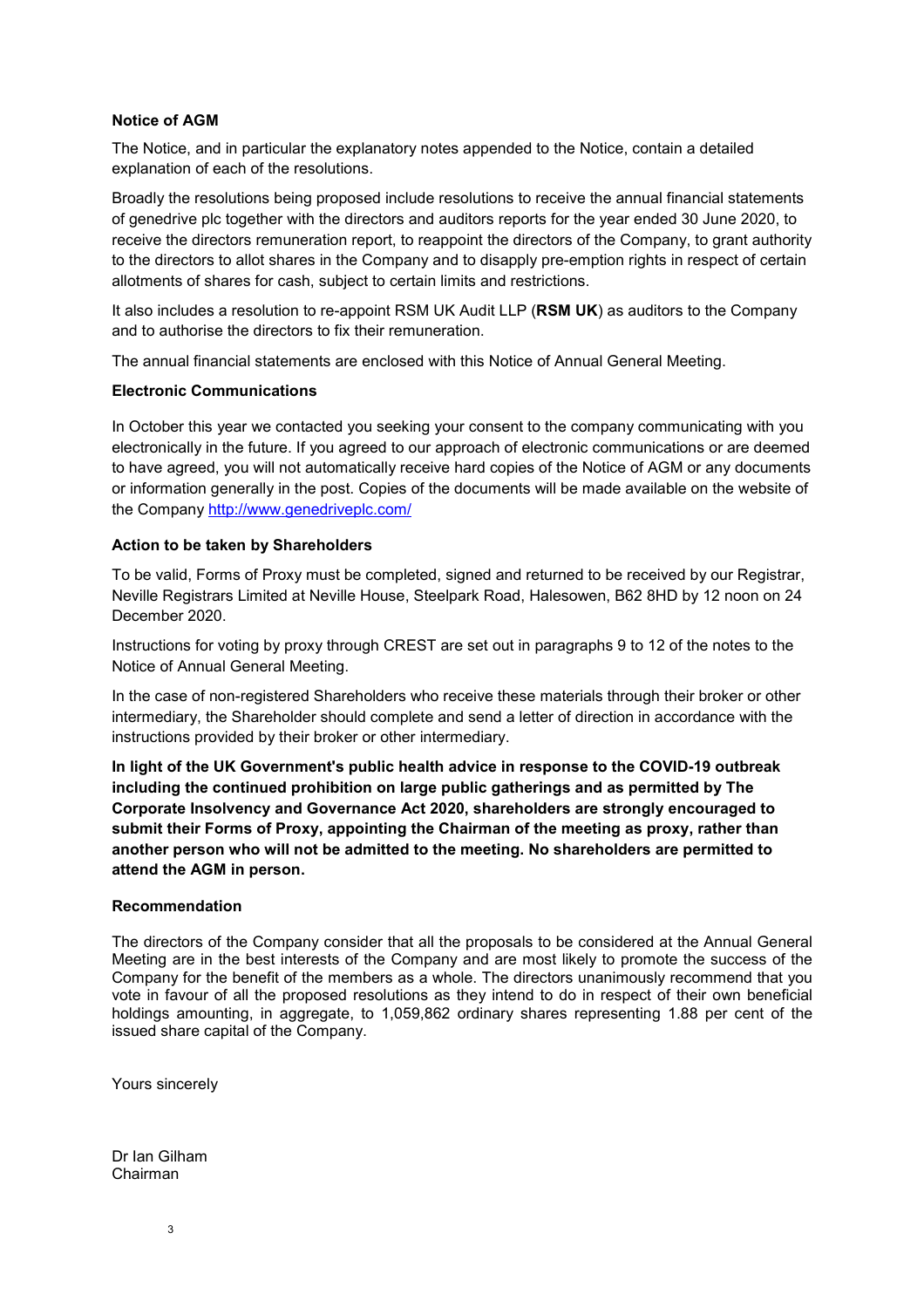# **PUBLIC COMPANY LIMITED BY SHARES**

#### **NOTICE OF ANNUAL GENERAL MEETING**

**of**

#### **GENEDRIVE PLC ("THE COMPANY") (Registered in England and Wales under company number 6108621) Dated 27 November 2020**

**NOTICE IS HEREBY GIVEN THAT** the **ANNUAL GENERAL MEETING** of the Company will be held at 12 noon on 30 December 2020 at The Incubator Building, Grafton Street, Manchester M13 9XX for the purpose of considering and, if thought fit, passing the following resolutions, of which resolutions 1- 9 (inclusive) will be proposed as ordinary resolutions and resolution 10 will be proposed as a special resolution.

#### **ORDINARY BUSINESS**

#### **Financial Statements and Reports**

1. To receive and adopt the audited consolidated financial statements of the Company and its subsidiaries and the reports of the directors and auditors thereon for the year ended 30 June 2020.

#### **Directors Remuneration Report**

2. To approve the report of the board to the members on directors remuneration for the year ended 30 June 2020.

#### **Retirement and Reappointment of Directors**

- 3. To re-appoint Tom Lindsay as a director of the Company.
- 4. To re-appoint Chris Yates as a director of the Company.
- 5. To re-appoint David Budd as a director of the Company.
- 6. To re-appoint Matthew Fowler as a director of the Company.
- 7. To re-appoint Ian Gilham as a director of the Company.

#### **Appointment of Auditors**

8. To re-appoint RSM UK, Chartered Accountants, as auditors of the Company to hold office from the conclusion of the Annual General Meeting until the conclusion of the next general meeting at which accounts are laid before shareholders and to authorise the directors to fix the auditors' remuneration.

#### **Authority to allot shares**

- 9. THAT, the directors of the Company are generally and unconditionally authorised pursuant to section 551 of the Companies Act 2006 (the **Act**) to exercise all or any of the powers of the Company to allot shares in the Company or to grant rights to subscribe for, or to convert any security into, shares in the Company comprising equity securities (as defined in section 560(1) of the Act):
	- i. up to an aggregate nominal amount of £282,323.76 (such amount to be reduced by the nominal amount of any equity securities allotted under paragraph (ii) below in excess of £282,323.76); and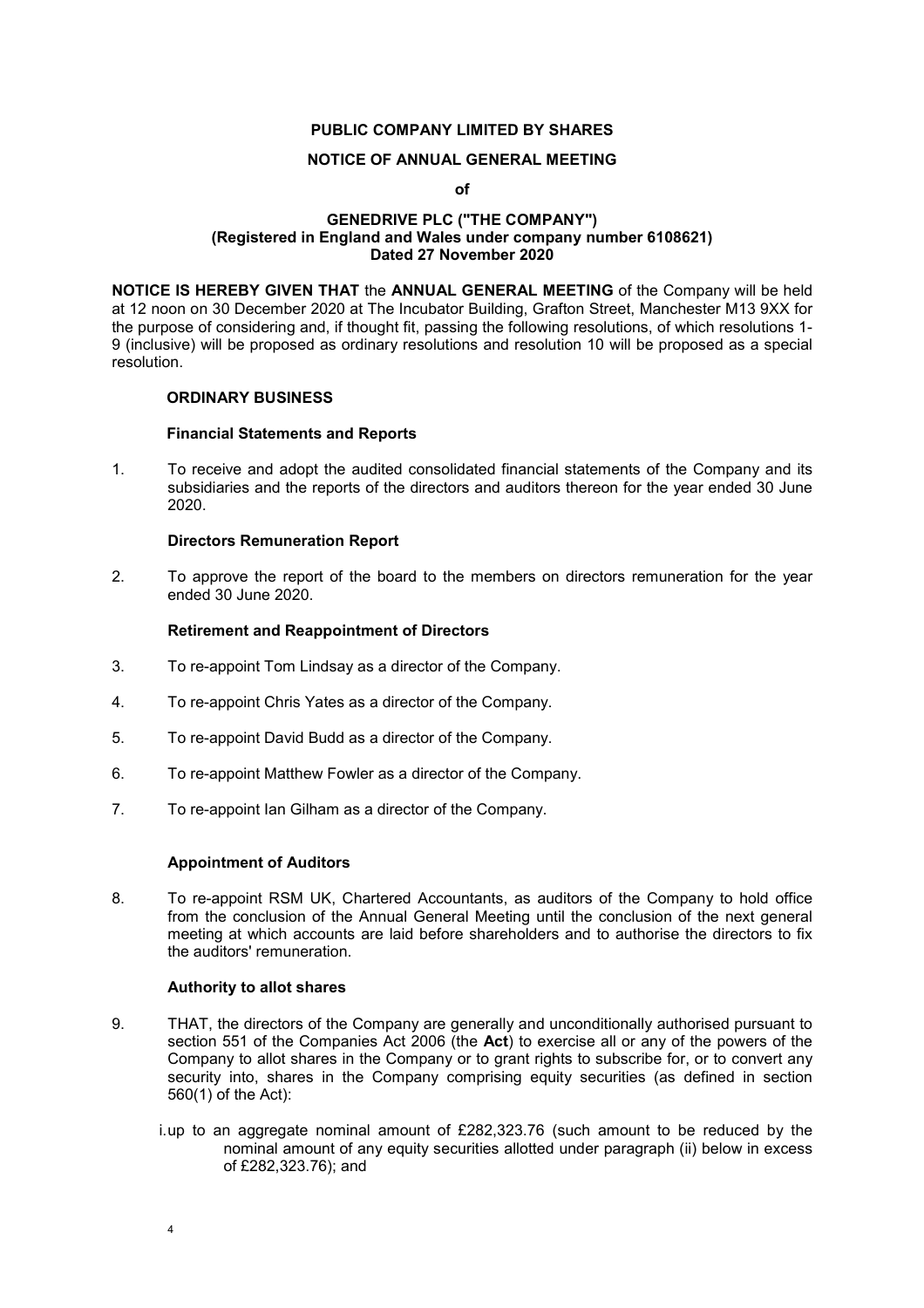- ii. up to an aggregate nominal amount of £564,647.52 (such amount to be reduced by the nominal amount of any shares allotted or rights granted under paragraph (i) above) in connection with an offer by way of a rights issue:
	- a) to holders of ordinary shares in proportion (as nearly as may be practicable) to their existing holding; and
	- b) to holders of other equity securities if this is required by the rights of those securities or, if the directors consider it necessary as permitted by the rights of those securities,

 and so that the directors may make such exclusions or other arrangements as they consider expedient in relation to treasury shares, fractional entitlements, record dates, shares represented by depositary receipts, legal or practical problems under the laws in any territory or the requirements of any, relevant regulatory body or stock exchange:

and provided that this authority shall, unless previously renewed, varied or revoked by the Company, expire at the conclusion of the next annual general meeting of the Company after the passing of this resolution or the date 15 months from the date of passing of this resolution, whichever is the earlier save that the directors of the Company may, before the expiry of such period, make an offer or agreement which would or might require equity securities to be allotted or rights to be granted after the expiry of such period and the directors of the Company may allot equity securities or grant rights in pursuance of such offer or agreement as if the authority conferred by this resolution had not expired.

This resolution revokes and replaces all unexercised authorities previously granted to the directors to allot shares in the Company and to grant rights to subscribe for or to convert any security into, shares in the Company but is without prejudice to any allotment of shares or grant of rights already made, offered or agreed to be made pursuant to such authorities.

# **SPECIAL BUSINESS**

#### **Authority to disapply pre-emption rights**

- 10. That, subject to and conditional upon the passing of the resolution 9 above, the directors of the Company be and are hereby generally empowered pursuant to section 570 of the Act to exercise all powers of the Company to allot equity securities of the Company (as defined in section 560(1) of the Act) for cash pursuant to the authority conferred upon them by resolution 9 above as if section 561(1) of the Act did not apply to any such allotment or sale provided that this authority and power shall, be limited to:
	- a) the allotment and issue (otherwise than pursuant to paragraphs (b) and (c) below) of equity securities up to an aggregate nominal amount of £83,273.99 in connection with any share option scheme or arrangement being equal to 9.83 % of the issued share capital of the Company at the date of the notice of this meeting, and;
	- b) the allotment and issue of equity securities in connection with a rights issue or similar offer (i) in favour of holders of ordinary shares where the equity securities respectively attributable to the interests of all such shareholders are proportionate (as nearly as may be) to the respective numbers of ordinary shares held by them; (ii) in favour of the holders of other equity securities if this is required by the rights of those securities or, if the directors consider it necessary, as permitted by the rights of those securities; subject only to such exclusions or other arrangements as the directors may consider appropriate to deal with treasury shares, fractional entitlements, record dates, shares represented by depositary receipts or legal, regulatory or practical difficulties under the laws of, or the requirements of any regulatory body or stock exchange in any territory or otherwise; and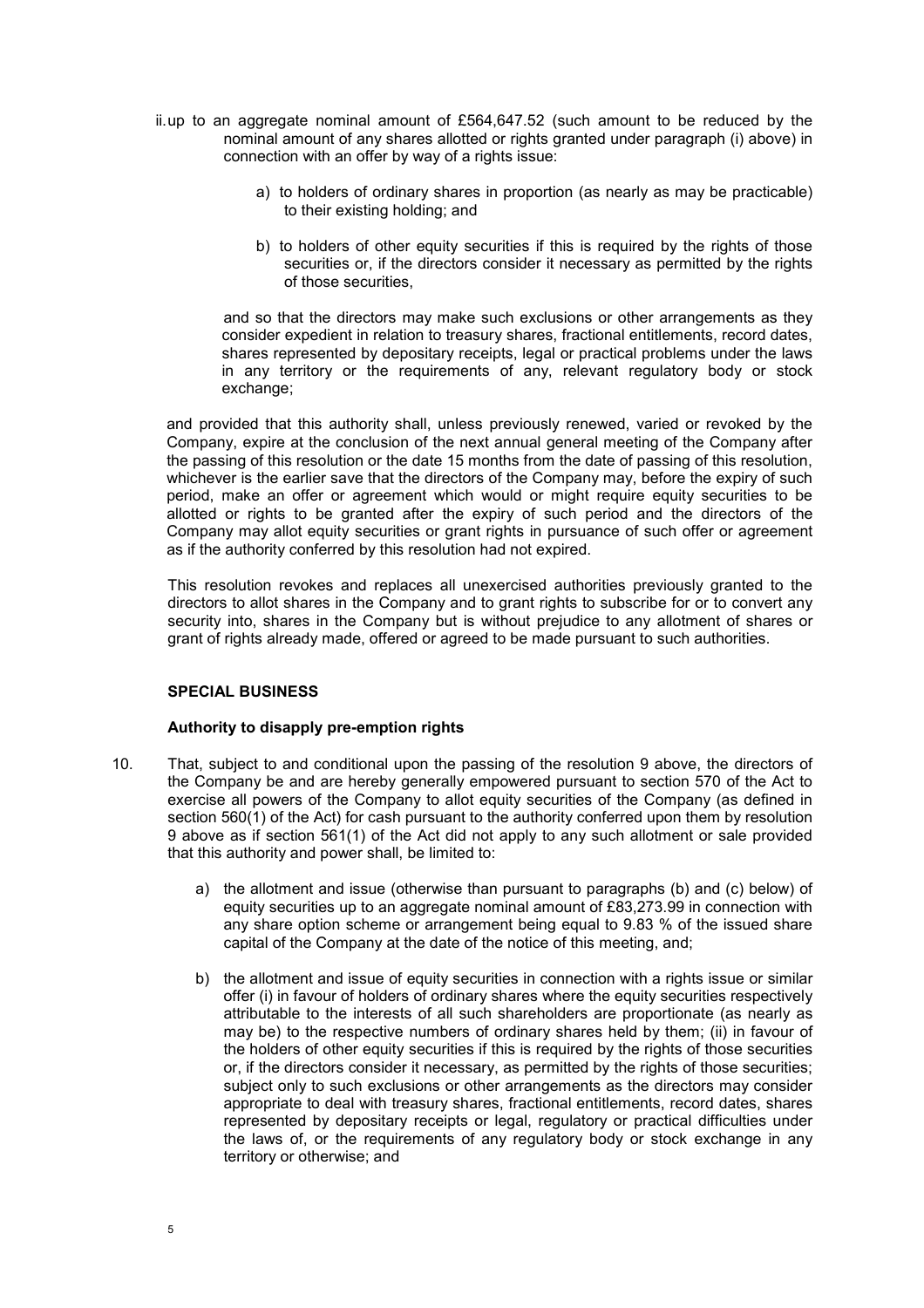c) the allotment (otherwise than pursuant to sub paragraphs (a) or (b) above) of equity securities or sale of treasury shares up to an aggregate nominal amount of £84,697.13 (being equal to approximately ten per cent of the issued share capital of the Company as at the date of the notice of this meeting),

provided that this authority and power shall expire, at the conclusion of the Company's next annual general meeting after the passing of this resolution (unless previously renewed, varied or revoked by the Company prior to or on such date) or the date 15 months from the date of passing of this resolution, whichever is the earlier save that the Company may, before the expiry of such period, make an offer or agreement which would or might require equity securities to be allotted (or treasury shares to be sold) after such expiry and the directors may allot equity securities (and sell treasury shares) in pursuance of such offer or agreement as if the power conferred by this resolution had not expired.

By order of the Board

Matthew Fowler Company Secretary 27 November 2020

genedrive plc Registered Office The Incubator Building Grafton Street Manchester M13 9XX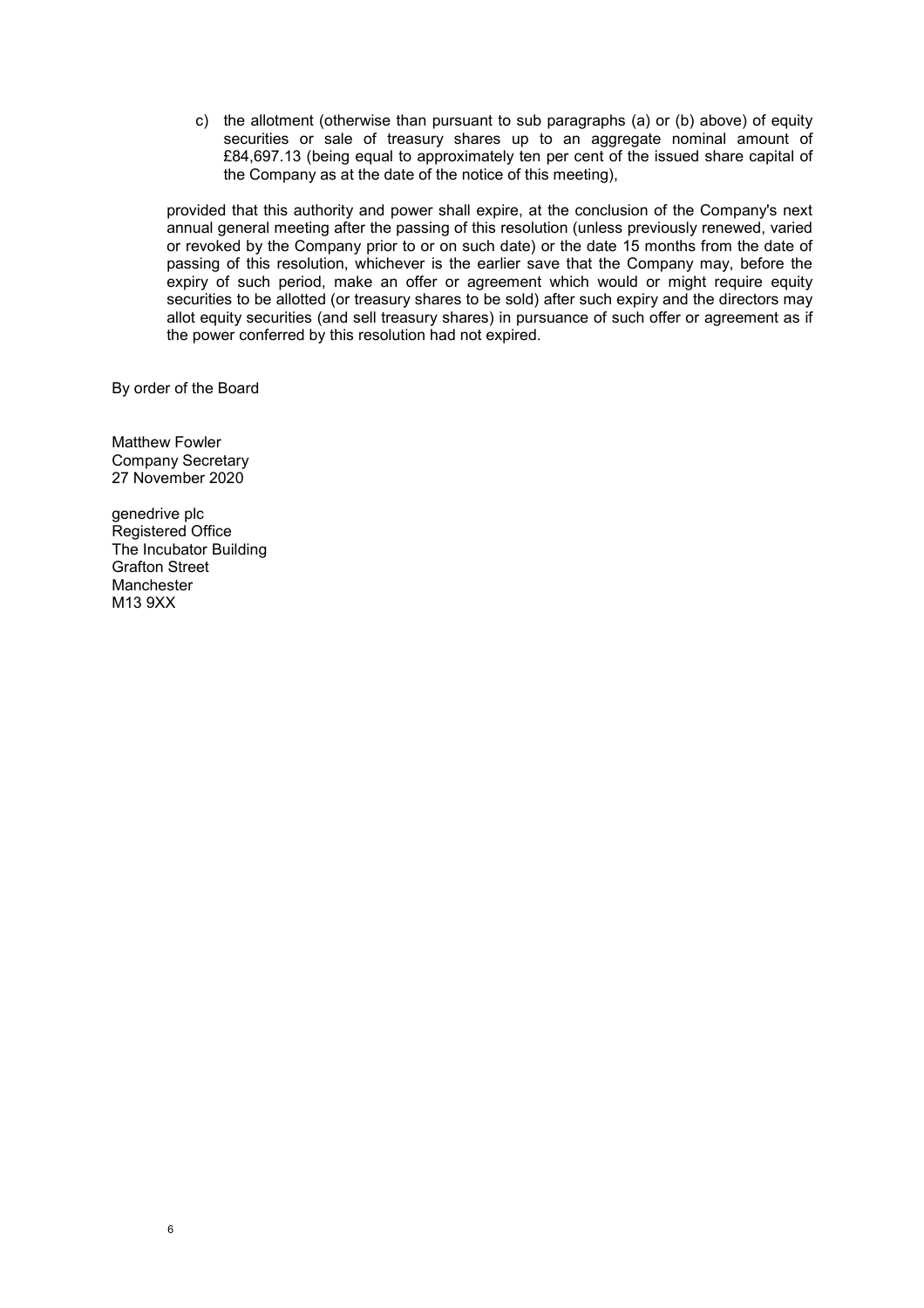# **NOTES**

#### **Entitlement to attend and vote**

1. Pursuant to Regulation 41 of the Uncertificated Securities Regulations 2001, to be entitled to attend and vote at the meeting (and for the purpose of the determination by the Company of the votes they may cast) shareholders must be registered in the Company's register of members at 6 pm on 24 December 2020 (or in the event of any adjournment 6 pm (UK time) on the date which is two days (excluding weekends and bank holidays) before the date of the adjourned meeting,

Changes to the register of members after the relevant deadline shall be disregarded in determining the rights of any person to attend and vote at the meeting.

As soon as practicable following the meeting the results of the voting will be announced via a regulatory information service and also placed on the Company's website.

#### **Website giving information regarding the meeting**

2. Information regarding the meeting, can be found at http://www.genedriveplc.com/

#### **Appointment of proxies**

- 3. If you are a shareholder entitled to attend and vote at the AGM, you are entitled to appoint one or more proxies to exercise all or any of your rights to attend, speak and vote at the AGM instead of you. You should have received a proxy form with this notice of meeting. A proxy does not need to be a member of the Company but must attend the meeting to represent you. You can only appoint a proxy using the procedures set out in these notes and the notes to the proxy form.
- 4. You may appoint more than one proxy provided each proxy is appointed to exercise the rights attached to a different share or shares held by that shareholder. To appoint more than one proxy, please contact our registrar, Neville Registrars Limited, on 0121 585 1131 or at Neville House, Steelpark Road, Halesowen, B62 8HD. You will need to state clearly on each proxy form the number of shares in relation to which the proxy is appointed. Failure to specify the number of shares to which each proxy appointment relates or specifying a number in excess of those held by the shareholder will result in the proxy appointment being invalid. If you wish your proxy to speak on your behalf at the meeting you will need to appoint your own choice of proxy (not the chairman) and give your instructions directly to them.
- 5. Appointment of a proxy will not preclude a shareholder from attending and voting in person at the AGM. *Note – this is subject to the COVID-19 restrictions highlighted above.*
- 6. Shareholders can:
	- Appoint a proxy or proxies and give proxy instructions by returning the enclosed proxy form by post (see note 8).
	- If a CREST member, register their proxy appointment by utilising the CREST electronic proxy appointment service (see note 9).
	- You may not use any electronic address provided either in this Notice of Meeting or any related documents to communicate with the Company for any purpose other than as expressly stated.
- 7. A vote withheld is not a vote in law, which means that the vote will not be counted in the calculation of votes for or against the resolution. If no voting indication is given, your proxy will vote or abstain from voting at his or her discretion. Your proxy will vote (or abstain from voting) as he or she thinks fit in relation to any other matter which is put before the meeting.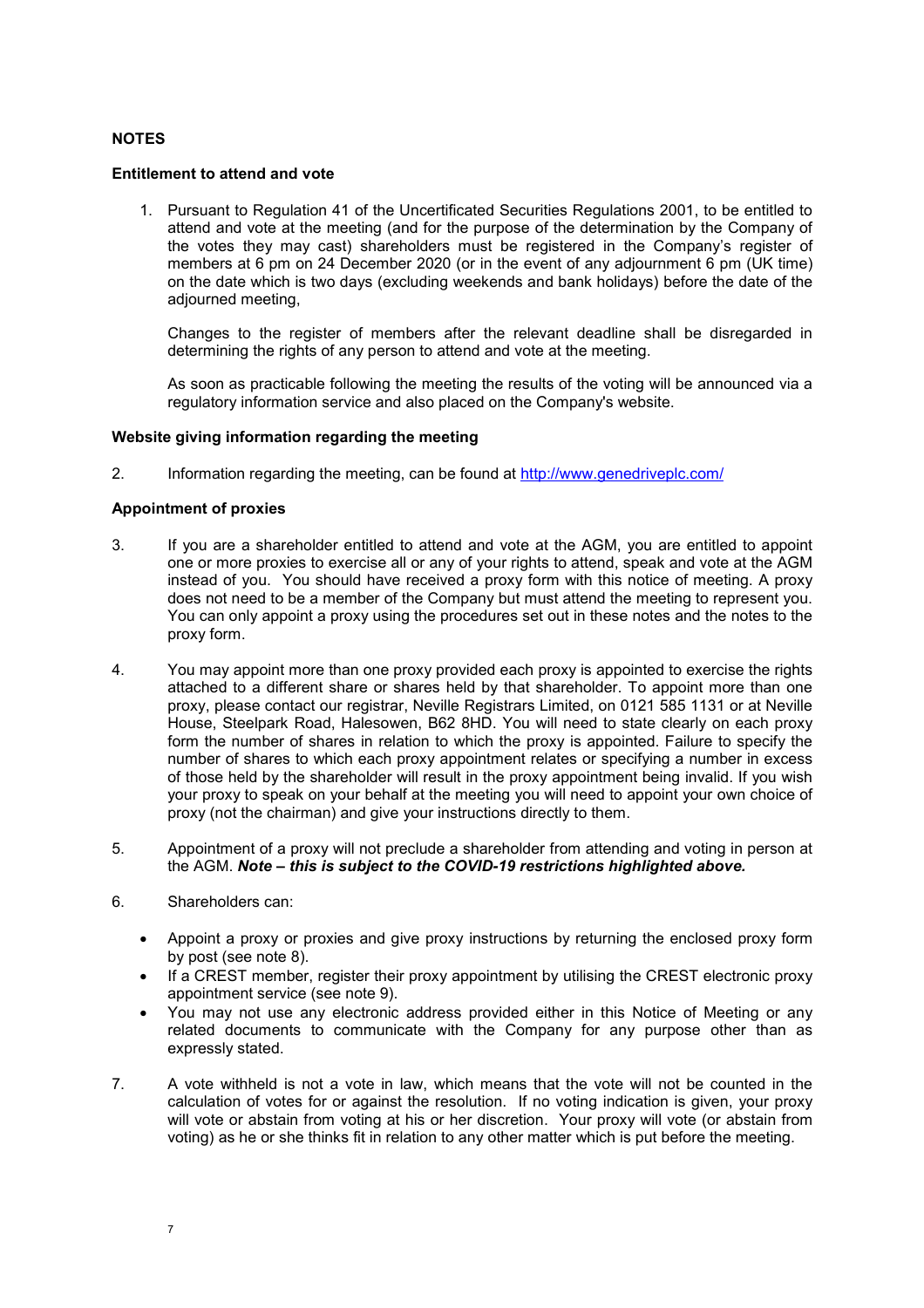### **Appointment of proxy by post**

8. To be effective, the completed and signed proxy form, and any power of attorney or other authority under which it is executed (or a duly certified copy of any such Power of Attorney) must be deposited at the office of the Company's Registrars, Neville Registrars Limited at Neville House, Steelpark Road, Halesowen, B62 8HD not less than 48 hours (excluding weekends and bank holidays) before the time for holding the meeting (i.e. by 12 noon on 24 December 2020) and if not so deposited shall be invalid;

#### **Appointment of proxies through CREST**

- 9. CREST members who wish to appoint a proxy or proxies by utilising the CREST electronic proxy appointment service may do so for the AGM and any adjournment(s) of it by using the procedures described in the CREST Manual (available via www.euroclear.com). CREST personal members or other CREST sponsored members, and those CREST members who have appointed a voting service provider(s), should refer to their CREST sponsor or voting service provider(s), who will be able to take the appropriate action on their behalf.
- 10. For a proxy appointment or instructions made using the CREST service to be valid, the appropriate CREST message (a CREST Proxy Instruction) must be properly authenticated in accordance with Euroclear UK & Ireland Limited's (Euroclear) specifications and must contain the information required for such instructions, as described in the CREST Manual. The message, regardless of whether it constitutes the appointment of a proxy or is an amendment to the instruction given to a previously appointed proxy, must, in order to be valid, be transmitted so as to be received by Neville Registrars Limited (ID 7RA11) no later than 12 noon on 24 December 2020, or, in the event of an adjournment of the meeting, 48 hours (excluding weekends and bank holidays) before the adjourned meeting. For this purpose, the time of receipt will be taken to be the time (as determined by the timestamp applied to the message by the CREST Applications Host) from which the issuer's agent is able to retrieve the message by enquiry to CREST in the manner prescribed by CREST. After this time, any change of instructions to proxies appointed through CREST should be communicated to the appointee through other means.
- 11. CREST members and, where applicable, their CREST sponsors or voting service provider(s) should note that Euroclear does not make available special procedures in CREST for any particular message. Normal system timings and limitations will therefore apply in relation to the input of CREST Proxy Instructions. It is the responsibility of the CREST member concerned to take (or, if the CREST member is a CREST personal member or sponsored member, or has appointed a voting service provider(s), to procure that his/her CREST sponsor or voting service provider(s) take(s)) such action as shall be necessary to ensure that a message is transmitted by means of the CREST system by any particular time. In this connection, CREST members and, where applicable, their CREST sponsors or voting service provider(s) are referred, in particular, to those sections of the CREST Manual concerning practical limitations of the CREST system and timings.
- 12. The Company may treat as invalid a CREST Proxy Instruction in the circumstances set out in regulation 35(5)(a) of the Uncertificated Securities Regulations 2001.

### **Appointment of proxy by joint members**

13. In the case of joint holders, where more than one of the joint holders completes a proxy appointment, only the appointment submitted by the most senior holder will be accepted. Seniority is determined by the order in which the names of the joint holders appear in the Company's register of members in respect of the joint holding (the first-named being the most senior).

#### **Changing proxy instructions**

14. Shareholders may change proxy instructions by submitting a new proxy appointment using the methods set out above. Note that the cut-off time for receipt of proxy appointments also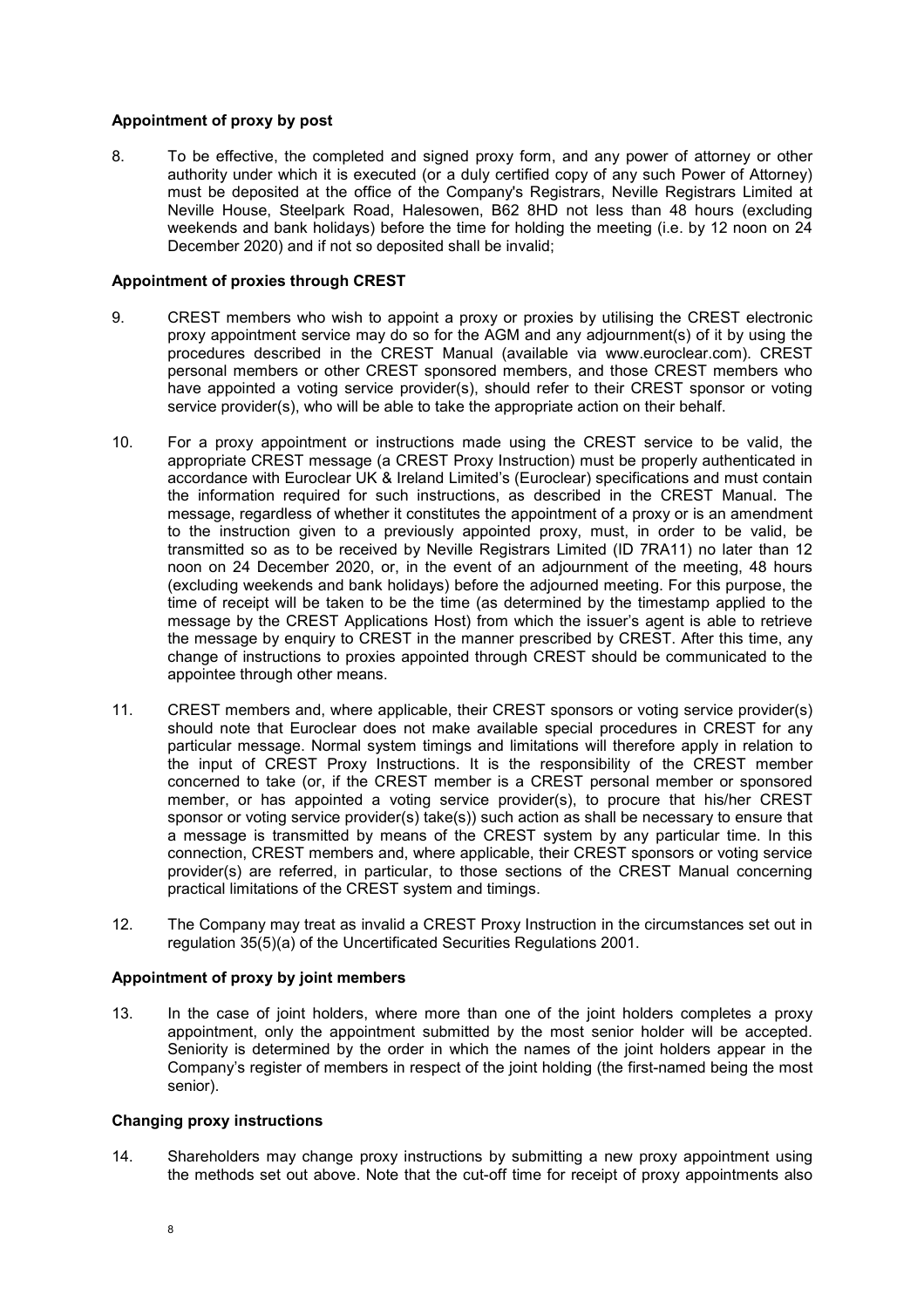apply in relation to amended instructions; any amended proxy appointment received after the relevant cut-off time will be disregarded.

- 15. Where you have appointed a proxy using the hard-copy proxy form and would like to change the instructions using another hard-copy proxy form, please contact Neville Registrars Limited on 0121 585 1131 or at Neville House, Steelpark Road, Halesowen, B62 8HD.
- 16. If you submit more than one valid proxy appointment, the appointment received last before the latest time for the receipt of proxies will take precedence.

#### **Termination of proxy appointment**

- 17. A shareholder may change a proxy instruction but to do so you will need to inform the Company in writing by sending a signed hard-copy notice clearly stating your intention to revoke your proxy appointment to Neville Registrars Limited at Neville House, Steelpark Road, Halesowen, B62 8HD. In the case of a shareholder which is a company, the revocation notice must be executed under its common seal or signed on its behalf by an officer of the company or an attorney for the company. Any power of attorney or any other authority under which the revocation notice is signed (or a duly certified copy of such power or authority) must be included with the revocation notice.
- 18. The revocation notice must be received by Neville Registrars Limited no later than 12 noon on 24 December 2020.
- 19. If you attempt to revoke your proxy appointment but the revocation is received after the time specified, your original proxy appointment will remain valid unless you attend the meeting and vote in person.

#### **Corporate representatives**

- 20. A corporation which is a shareholder can appoint one or more corporate representatives who may exercise, on its behalf, all its powers as a shareholder provided that no more than one corporate representative exercises powers over the same share.
- 21. In order to facilitate voting by corporate representatives at the meeting, arrangements will be put in place at the meeting so that: (i) if a corporate shareholder has appointed the chairman of the meeting as its corporate representative to vote on a poll in accordance with the directions of all of the other corporate representatives for that shareholder at the meeting, then on a poll those corporate representatives will give voting directions to the chairman and the chairman will vote (or withhold a vote) as corporate representative in accordance with those directions; and (ii) if more than one corporate representative for the same corporate shareholder attends the meeting but the corporate shareholder has not appointed the chairman of the meeting as its corporate representative, a designated corporate representative will be nominated, from those corporate representatives who attend, who will vote on a poll and the other corporate representatives will give voting directions to that designated corporate representative. Corporate shareholders are referred to the guidance issued by the Institute of Chartered Secretaries and Administrators on proxies and corporate representatives (www.icsa.org.uk) for further details of this procedure. The guidance includes a sample form of appointment letter if the chairman is being appointed as described in (i) above.

#### **Issued shares and total voting rights**

22. As at 26 November 2020 (being the latest practicable date prior to publication of this notice), the Company's issued share capital comprised 56,464,752 ordinary shares of 1.5 pence each. Each ordinary share carries the right to one vote at a general meeting of the Company and, therefore, the total number of voting rights in the share capital of the Company as at 26 November 2020 is 56,464,752.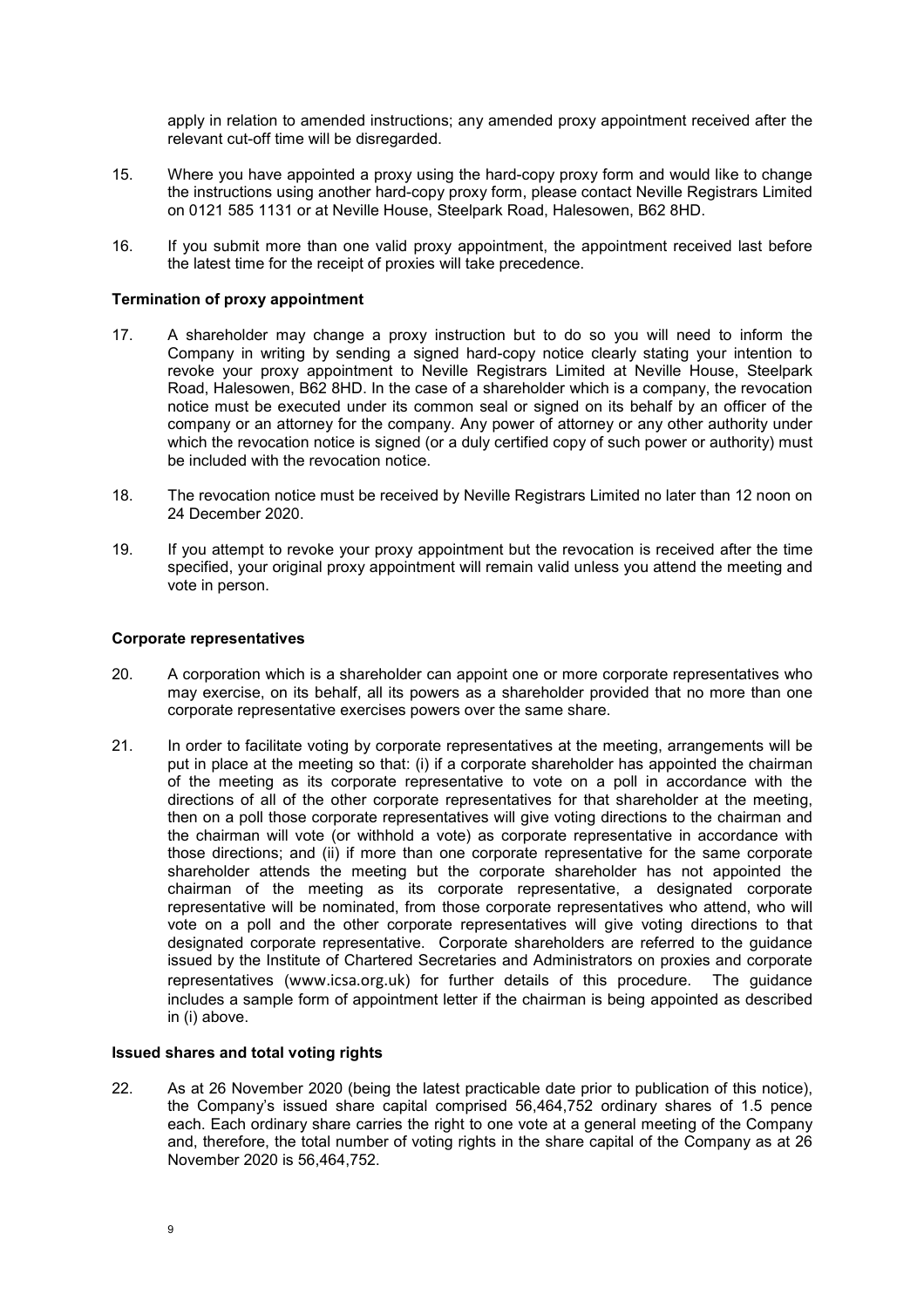#### **Documents available for inspection**

23. Copies of the service contracts of the executive directors and the non-executive directors' letters of appointment together with the existing articles of association of the Company and the financial statements for the year ended 30 June 2020 will be available for inspection at the registered office of the Company during normal business hours Monday to Friday (public holidays excepted) up to the day of the AGM and at the venue for the AGM from at least 15 minutes prior to the time fixed for the AGM until the end of the AGM.

#### **Communication**

- 24. Except as provided above, shareholders who have general queries about the meeting or need additional proxy forms should use the following means of communication (no other methods of communication will be accepted):
	- By post to the Company's registered office, details of which are below:

| Address: | The Company Secretary  |
|----------|------------------------|
|          | genedrive plc          |
|          | The Incubator Building |
|          | <b>Grafton Street</b>  |
|          | Manchester             |
|          | M13 9XX                |

25. A shareholder may not use any electronic address provided either in this notice of AGM or any related documents (including the Chairman's letter and proxy form) to communicate with the Company for any purpose other than those expressly stated.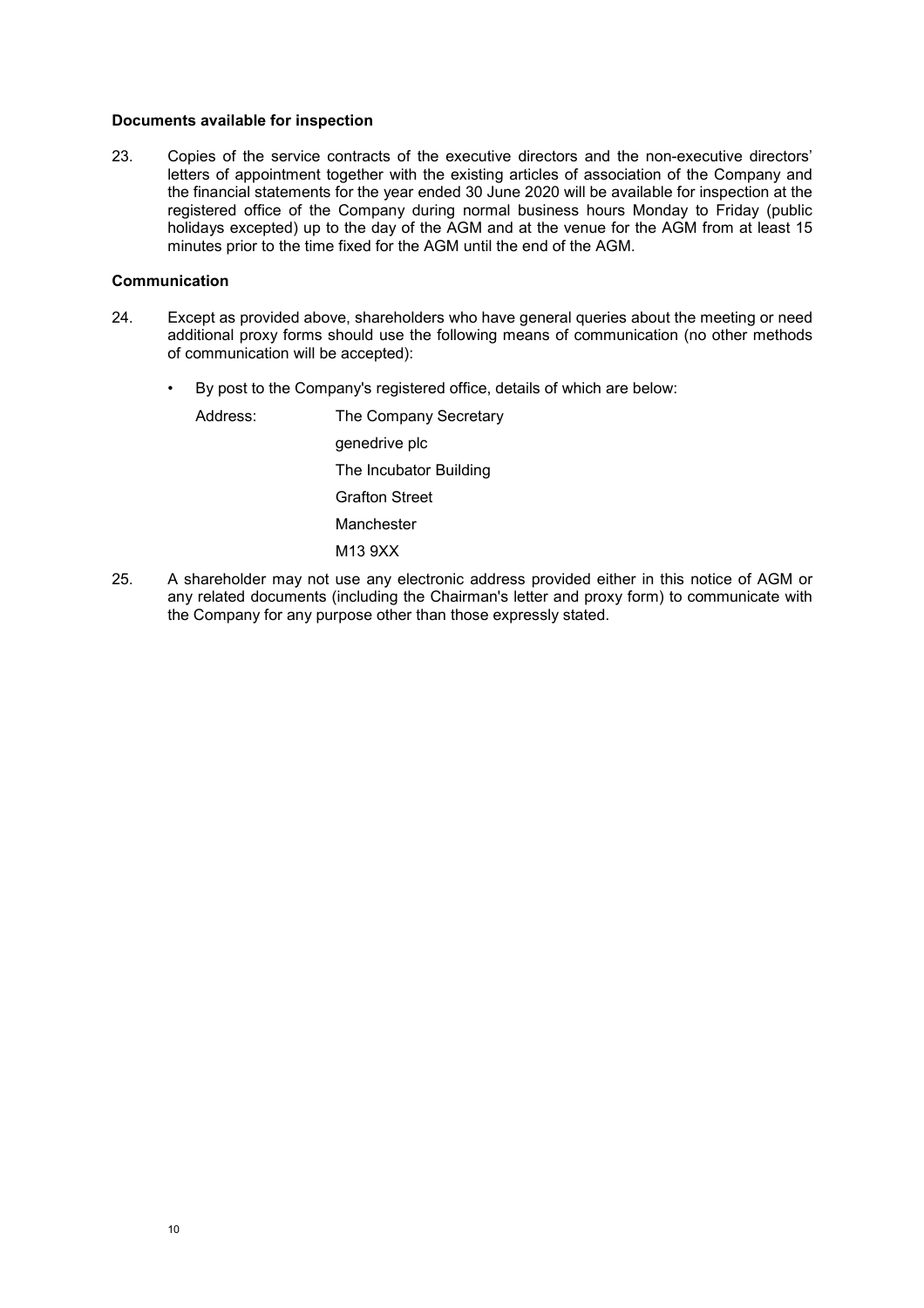#### **Explanatory Notes to the Notice of**

#### **Annual General Meeting**

**of** 

#### **genedrive plc**

#### **General**

The notes on the following pages give an explanation of the proposed resolutions. Resolutions  $1 - 9$ are proposed as ordinary resolutions. This means that for each of those resolutions to be passed, more than half of the votes cast must be in favour of the resolution. Resolution 10 is proposed as a special resolution. This means that for this resolution to be passed, at least three quarters of the votes cast must be in favour of the resolution.

#### **Resolution 1 – Annual Financial Statements**

For each financial year the directors of the Company must present the audited consolidated financial statements, the director's report and the auditor's report on the financial statements to the shareholders at a general meeting. A copy of those financial statements and reports will be available on the Company's website at www.genedriveplc.com from 27 November 2020.

#### **Resolution 2 - Directors Remuneration Report**

Shareholders are asked to approve the director's remuneration report which may be found in the annual report on pages 30 to 35. This resolution is an advisory one and no entitlement to remuneration is conditional on the resolution being passed.

# **Resolutions 3 – 7 – Retirement and Re-election of Directors**

In accordance with article 24.7 of the Company's articles of association every director who has been appointed since the last annual general meeting of the Company is required to retire from office. Article 24.1 of the Company's articles of association provides that one third of the directors who are subject to retirement by rotation (or if their number is not three or a multiple of three the number nearest to but not less than one-third) shall retire from office.

However, in accordance with the recommendations of the UK Corporate Governance Code, all of the Directors are proposing to retire, and, being eligible, offer themselves for reappointment.

Brief details of each of the directors and why the contribution of the directors is, and continues to be, important to the Company's long-term sustainable success, is set out in pages 24 and 25 of the annual financial statements.

# **Resolution 8 – Appointment and remuneration of auditors**

The Company is required at each general meeting at which financial statements are presented to shareholders to appoint auditors who will remain in office until the next such meeting. It is proposed to re-appoint RSM UK as auditor of the Company. The Audit Committee keeps under review the independence and objectivity of the external auditors. After consideration of the relevant information, the Audit Committee recommended to the Board that RSM UK be reappointed.

# **Resolution 9 – Authority to Allot Shares**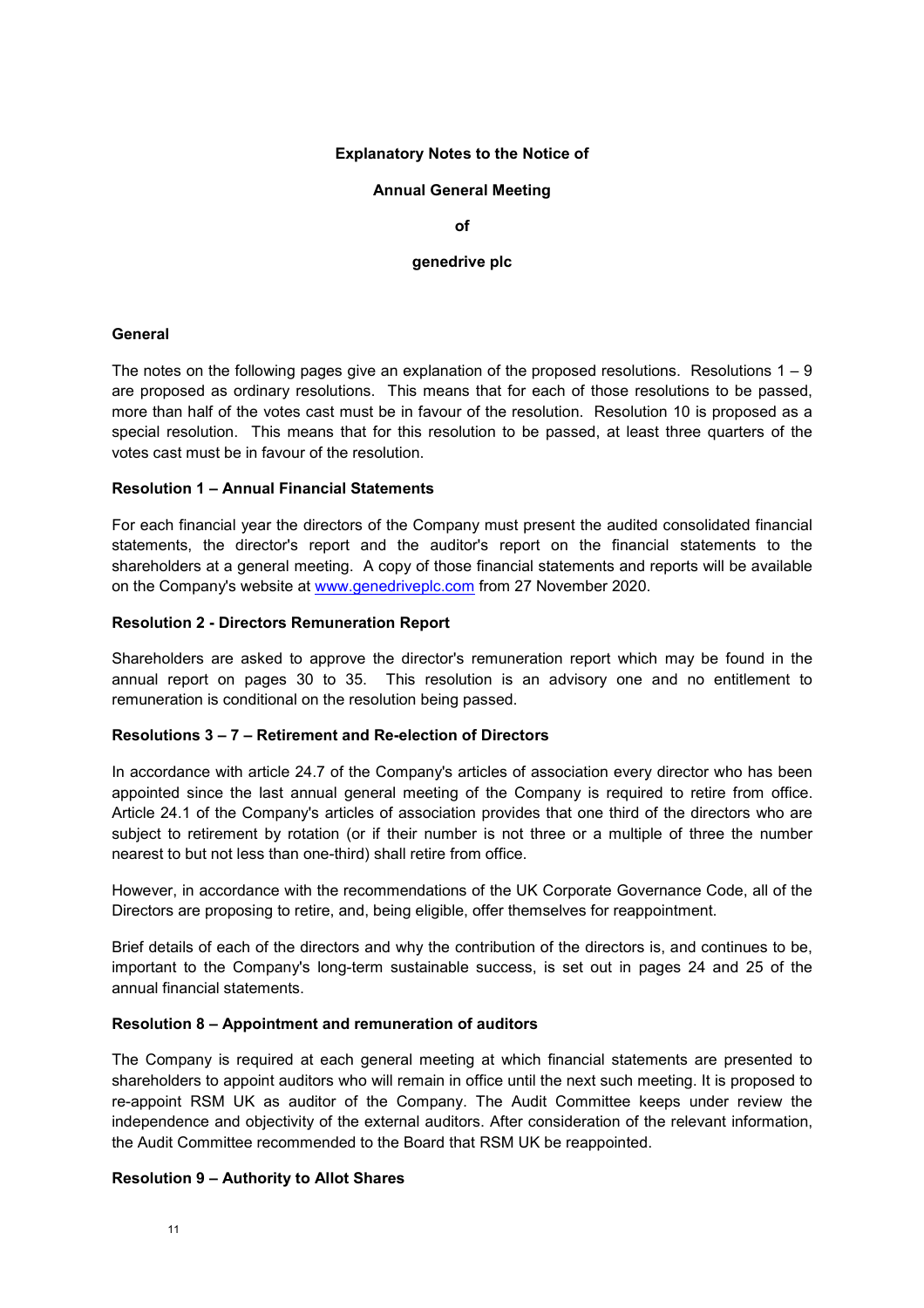Under section 551 of the Companies Act 2006, the directors of a Company may only allot shares or grant rights to subscribe for, or to convert any security, into shares in the Company if authorised to do so by the shareholders. Such a resolution was passed at the last annual general meeting and the purpose of this resolution is to renew the director's power and authority to allot shares or grant rights to subscribe for or convert any securities into shares in the Company.

The Investment Association (**IA**) regards as routine a request by a company seeking an annual authority to allot new shares in an amount of up to a third of the existing issued share capital. In addition, the IA will also regard as routine a request for authority to allot up to two thirds of the existing issued share capital provided that any amount in excess of one third is reserved for fully pre-emptive rights issues. Paragraph (i) of Resolution 9 will allow the directors to allot ordinary shares up to a maximum nominal amount of £282,323.76 representing approximately one-third of the Company's issued share capital and calculated as at 26 November 2020 (being the latest practicable date prior to publication of this document). Paragraph (ii) of Resolution 9 will allow the directors to allot, including the ordinary shares referred to in paragraph (i) of Resolution 9, further ordinary shares in connection with a pre-emptive offer by way of a rights issue to ordinary shareholders up to a maximum nominal amount of £564,647.52 representing approximately two-thirds of the Company's issued share capital calculated as at 26 November 2020 (being the latest practicable date prior to publication of this document). The directors have no present intention of exercising the authority conferred by paragraph (ii) of Resolution 9. However, if they do exercise the authority, the directors will have due regard to best practice as regards its use including the recommendations of the IA.

The authority will expire, unless earlier revoked or varied by the Company in general meeting, on the earlier of the conclusion of the next annual general meeting of the Company and the date 15 months after the date of passing of this resolution.

As at 26 November 2020 no shares were held by the Company in treasury.

# **Resolution 10 – Authority to display pre-emption rights**

If equity shares are to be allotted for cash, using the authority given by Resolution 9 above, section 561(1) of the Companies Act 2006 requires that those securities are offered first to existing shareholders on a pre-emptive basis in proportion to the number of ordinary shares they each hold at that time. An offer of this type is called a "rights issue" and the entitlement to be offered a new share is known as a "pre-emption right".

There may be circumstances, however, where it is in the interests of the Company for the directors to be able to allot new equity securities other than to shareholders in proportion to their existing holding or otherwise and strictly in compliance with the requirements of the Companies Act 2006. This cannot be done under the Companies Act 2006 unless the shareholders first waive their pre-emption rights.

There are legal, regulatory and practical reasons why it may not always be possible to issue new shares under a rights issue to some shareholders, particularly those resident overseas. To cater for this, resolution 10 in authorising the directors to allot new shares by way of a rights issue, also permits the directors to make appropriate exclusions or arrangements to deal with such difficulties.

Resolution 10 asks shareholders to authorise the directors to allot equity securities in the capital of the Company pursuant to the authority conferred by resolution 9 for cash, without complying with the pre-emptive rights in the act in certain circumstances.

Apart from offers or invitations in proportion to the respective number of shares held pursuant to Resolution 10(b) the authority will, pursuant to Resolution 10(c), be limited to the allotment of equity securities for cash up to a maximum aggregate nominal amount of £84,697.13, being approximately 10% of the Company's issued ordinary share capital at the date of the Notice of AGM. This is